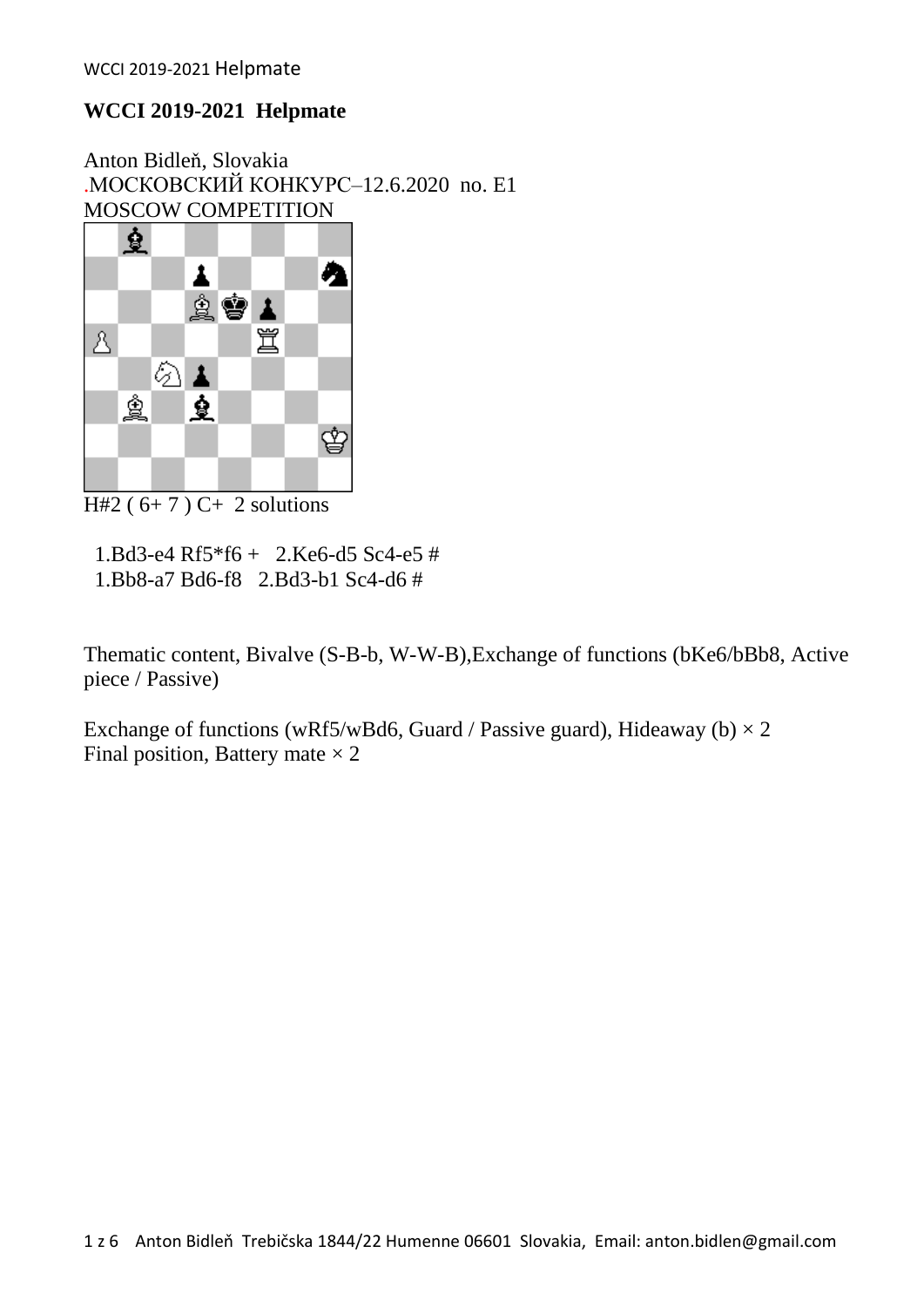Anton Bidleň, Slovakia , Vitalia Ivanovich Shevchenko 2019 n.22, Commendable review



H#2.5 (4+7)  $C^+$  3 solutions

1...**Bc1-b2 +** 2.d5-d4, e3\*d4 + 3.Ke5-f6, d4-d5 # 1.. .Rc7-c6 2.Sg1-e2, **Bc1-b2** + 3.Se2-d4, Bb2\*d4 # 1... Ke1-d2 2.f5-f4, e3\*f4 + 3.Ke5-d4, **Bc1-b2** #

Gradual alternation of moves of the white bishop Bb2.

[Active sacrifice](http://helpman.komtera.lt/definition/Active_sacrifice) (black)  $\times$  3 [Annihilation](http://helpman.komtera.lt/definition/Annihilation) [Chumakov theme](http://helpman.komtera.lt/definition/Chumakov_theme) (p-p, simplified, 2, 2) Play [on the same square](http://helpman.komtera.lt/definition/Play_on_the_same_square) (B3, 2) Battery mate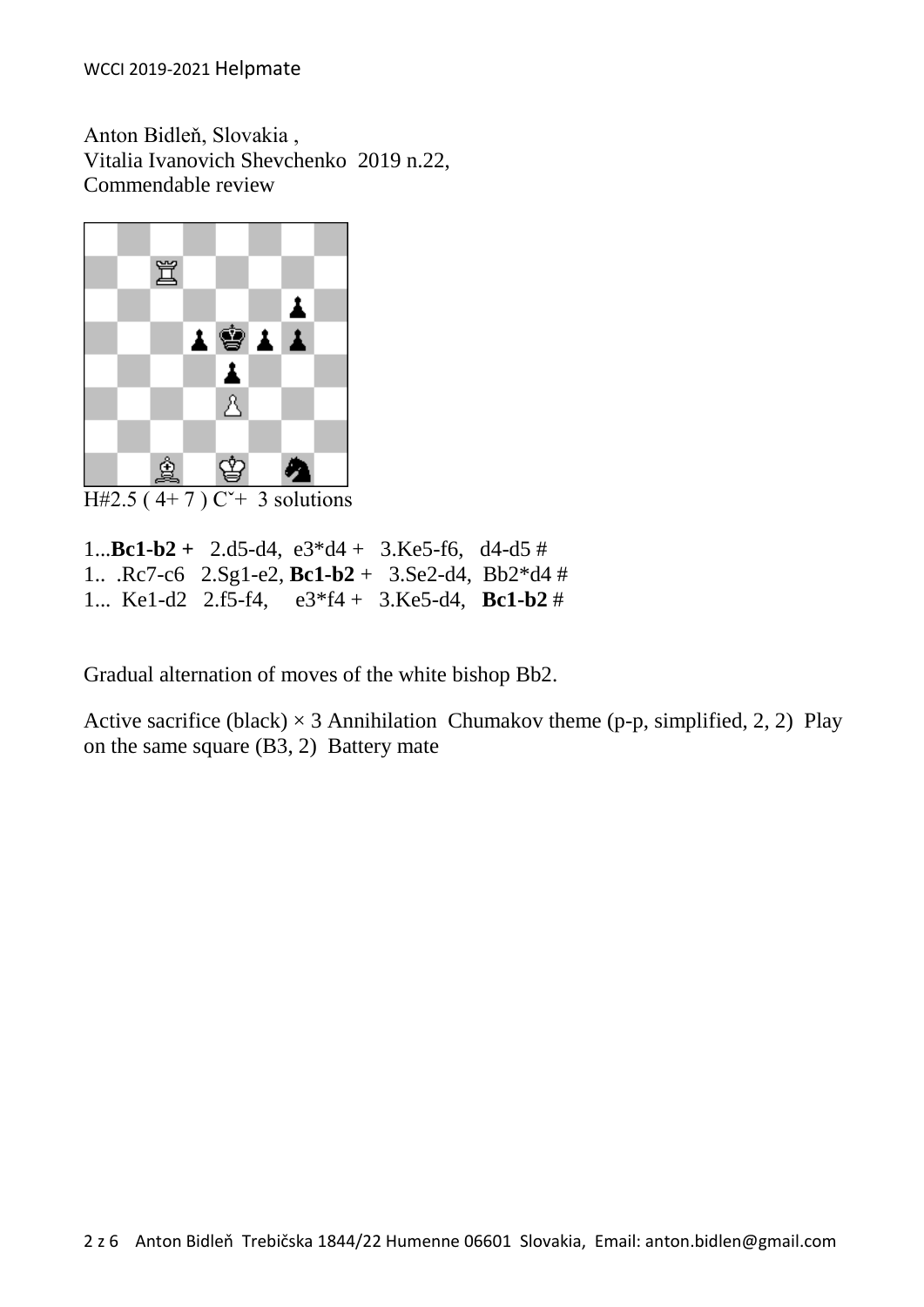Anton Bidleň, Slovakia, KoBulChes 10.12.2019 no.1003



[Active sacrifice](http://helpman.komtera.lt/definition/Active_sacrifice) (black)  $\times$  2, [Cycle of moves](http://helpman.komtera.lt/definition/Cycle_of_moves) (black, incomplete), [Exchange of functions](http://helpman.komtera.lt/definition/Exchange_of_functions) (wBf1/wPe2, Guard / Mate), [Kozhakin theme](http://helpman.komtera.lt/definition/Kozhakin_theme) , [Play on the same square](http://helpman.komtera.lt/definition/Play_on_the_same_square) (W3, 2)

Ideal mate, Mates on the same square  $\times$  2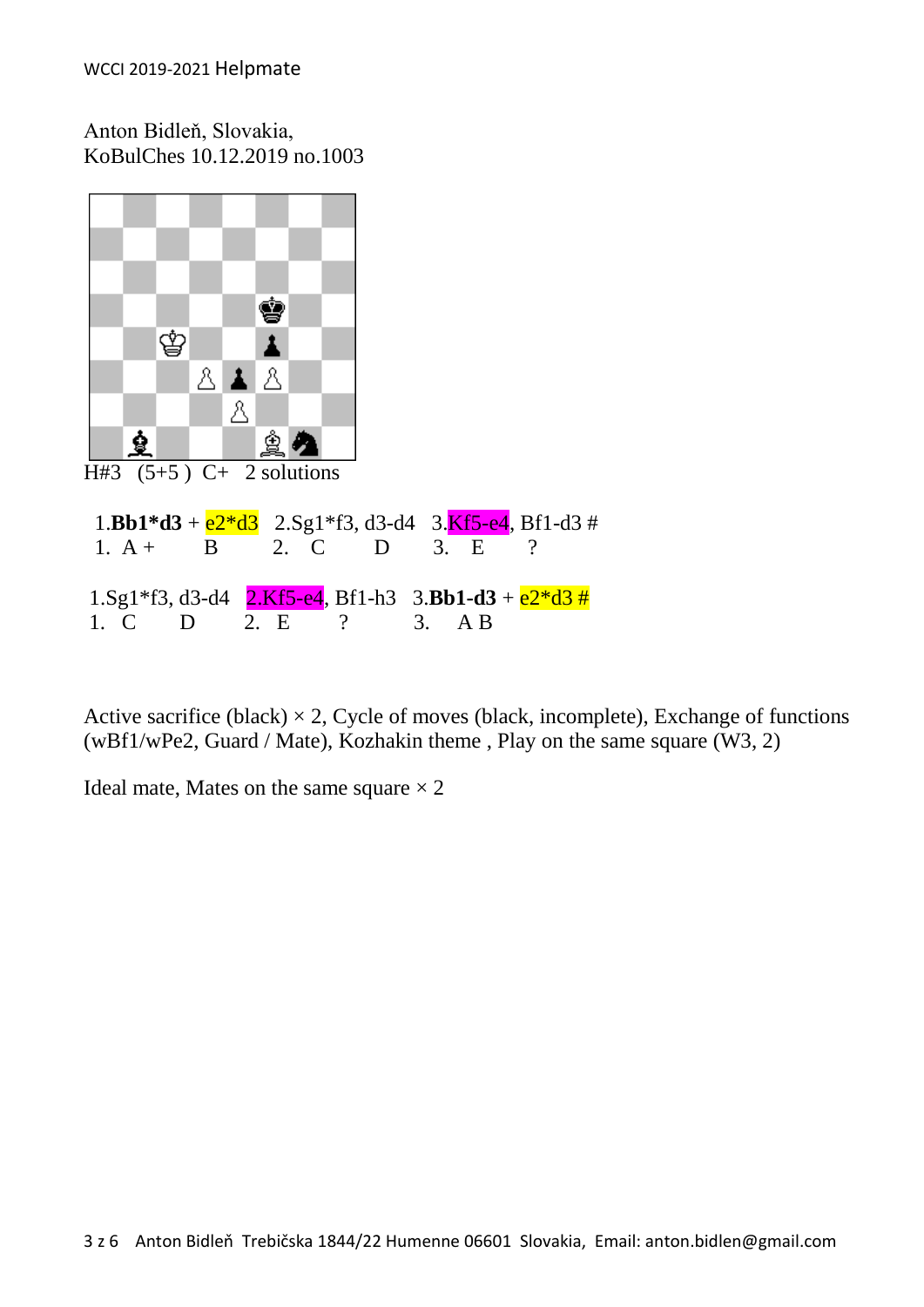Anton Bidleň, Humenné, Slovakia Pat a Mat 107/2019 no.44 Commendation r.2019 section h3,5-n



 $H#4 (3+5) C+ 2$  solutions

 1.Bd1-g4, Sg3-f1 2.Ke6-f5, Kb1-c2 3.Kf5-e4, Kc2\*c3 4.Bg4-f5, Sf1-d2 # 1.Bd1-f3, Bd4-g1 2.Ke6-e5, Bg1-h2 3.Ke5-d4, Kb1-c2 4.Kd4-e3, Bh2-g1 #

[Delayed Umnov](http://helpman.komtera.lt/definition/Delayed_Umnov) (wB-bK), [Exchange of functions](http://helpman.komtera.lt/definition/Exchange_of_functions) (wSg3/wBd4, Mate / Passive guard) [Kozhakin theme](http://helpman.komtera.lt/definition/Kozhakin_theme) , [Long-trip](http://helpman.komtera.lt/definition/Long-trip) (wB, 3), [Switchback](http://helpman.komtera.lt/definition/Switchback) (wB, captureless, 1)

Ideal mate  $\times$  1, Model mate  $\times$  1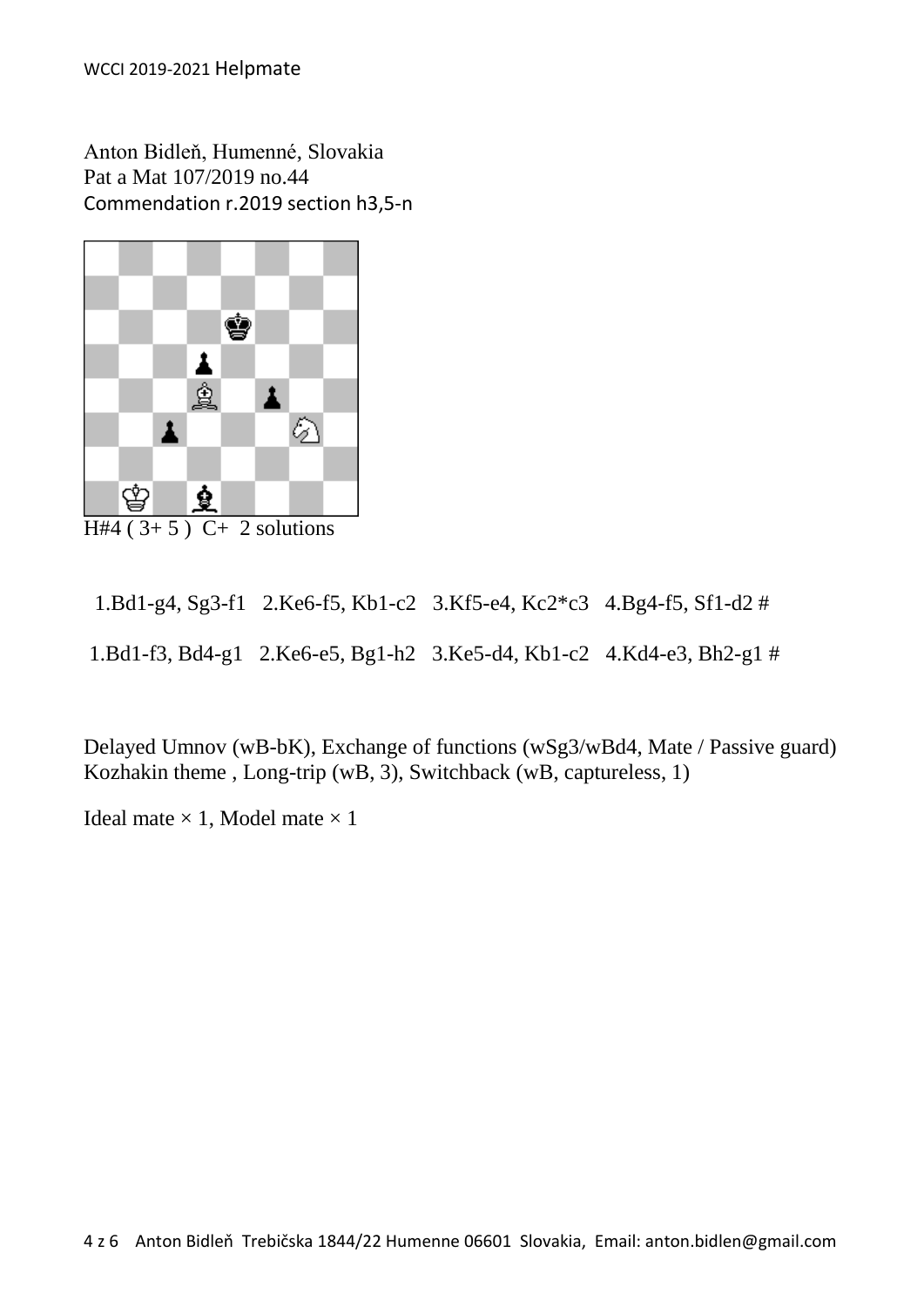Anton Bidleň, Slovakia The Royal Moroccan Chess Federation (FRME) the 6 th Composing Tourney 2020 1st Commendation: no. C30



 $H#5 (7+7) C+$ 

Set play

1... Bf1-g2 2.**Kf5-e6** Bg2\*e4 3.**f6-f5** Be4-d3 4.**Ke6-d5** Bd3-a6 5.**Kd5-e4** Ba6-b7 # Solution 1. **Kf5-e6** Kf2-e1 2.**f6-f5** Ke1-d2 3.f5-f4 e3\*f4 4.**Ke6-d5** c3-c4 + 5.**Kd5-d4** e2-e3 #

Fiddly, old-fashioned, and vivid with two contrasting phases. Set-play settings are unusual in cage-style problems

[Active sacrifice](http://helpman.komtera.lt/definition/Active_sacrifice) (black), [Annihilation](http://helpman.komtera.lt/definition/Annihilation) , [Chumakov theme](http://helpman.komtera.lt/definition/Chumakov_theme) (p-p, simplified, 2, 2)

[Exchange of functions](http://helpman.komtera.lt/definition/Exchange_of_functions) (wBf1/wPe2, Mate / Passive guard), [Kniest theme](http://helpman.komtera.lt/definition/Kniest_theme) , [Long-trip](http://helpman.komtera.lt/definition/Long-trip) (wB, 5)